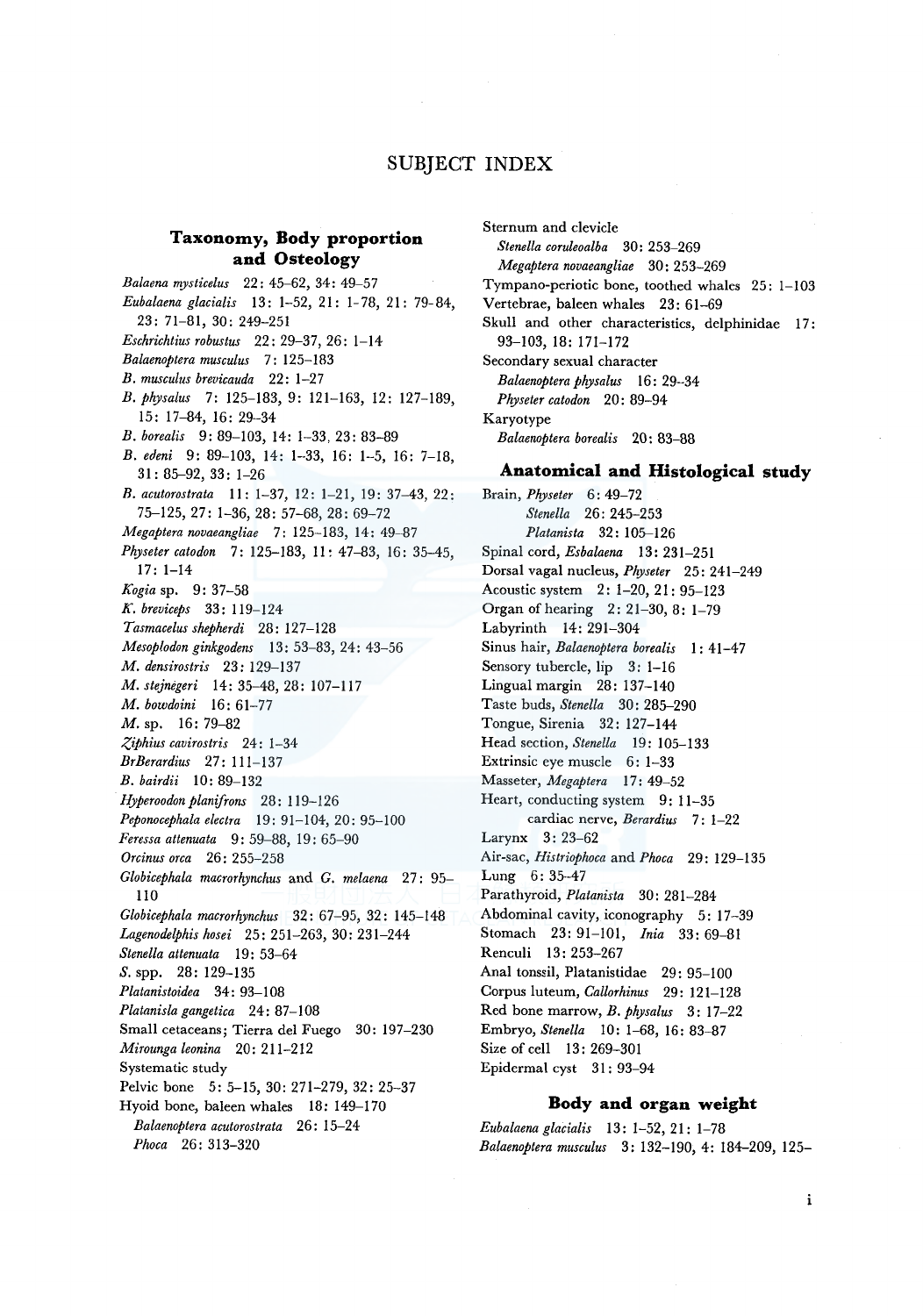ii

# 183

*B. musculus brevicauda* 22: 1-27 *B. physalus* 3: 132-190, 4: 184-209, 7: 125-183 *B. borealis* 4: 1-13 *B. edeni* 10: 133-141 *B. acutorostrata* 22: 75-125 *Megaptera noveangliae* 7: 125-183, 14: 49-87 *Physeter catodon* 4: 1-13, 7: 125-183 *Mesoplodon ginkgodens* 24: 43-56 *Lagenodelphis hosei* 25: 251-263 *Stenella attenuata* 26: 157-226 *S. coruleoalba* 33: 27-67 *Platanistagangetica* 24: 87-108, 26: 265-270 *Pontoporia blainvillei* 26: 265-270 *Mirounga leomina* 20: 211-212 *Dugong dugon* 31: 129-132

#### **Age determination**

Crystalline lens 3; 132-190, 4: 115-161 Baleen plates 4: 162-183, 6: 133-152 Ear plug 12: 23-32, 14: 107-135, 17: 37-48, 18: 29-48 Baleen whales 7:87-119 *Balaenoptera physalus* 13: 155-169, 18: 49-88-, 20: 17-82 *Physeter catodon* 13: 135-153, 17: 15-35, 20: 1-16 *Berardius bairdii* 29; 1-20 *Tursiops truncatus* 32: 39-66 *Stene/la ceruleoalba* 8: 133-1461 24: 57-79, 28: 73- 106, 29: 21-48 *S. attenuata* 26: 157-226, 28: 73-106 *Platanista gangetica* 24: 87-108 *Pontoporia blainvillei* 31 ; 45-67 *Collorhinus ursinus* 17: 191-195 *Dugong dugon* 30: 301-310 *Phoca kurilensis* 33; 131-135 **Population study** 

- *Eubalaena glacialis* 13: 1-52, 21: 1-78
- *Eschrichtius robustus* 5: 71-79, 13: 201-205, 22: 29- 37, 22: 39-43, 26: 1-14
- *Balaenoptera musculus* 3: 132-190, 4: 27-113, 5: 91- 167, 6: 73-131, 7: 125-183, 8: 147-213
- *B. physalus* 3: 119-131, 3: 132-190, 4: 27-113, 5:  $91-167$ , 6: 73-131, 7: 125-183, 8: 147-213, 11: 85-98, 12: 103-125, 13: 97-133, 13: 145-169, 15: 85-142, 17: 53-65, 18: 1-27, 18:49-88, 34:59-91
- *B. borealis* 3: 119-131, 4: 27-113, 9: 89-103, 22: 63-74, 34: 59-91
- *B. edeni* 3: 106-118, 3: 119-131, 9; 89-103, 9: 165-177, 10: 79-87, 14: 1-33, 16: 7-18, 28: 1- 35, 30: 291-300, 34: 59-91

*B. acutorostrata* 11: 1-37, 11: 181-189, 19: 37-43, 22: 75-125, 37-59 *Megaptera novaeangliae* 4: 27-113, 6: 73-131, 7: 125-183, 8: 81-102, 8: 147-213, 14: 49-87, 15: 1-16, 16: 19-28, 29: 59-85, 30: 245-247 *Physetercatodon* 3: 106-118, 3: 119-131, 4: 27-113, 6: 153-165, 7: 121-124, 7: 125-183, 8; 147-213, 10: 143-149, 11: 39-46, 13: 135-153, 17: 15-35, 19: 1-35, 20: 1-16, 23: 1-25 *,Ziphius cavirostris* 10; 89-132, 24: 35-41 *Berardius* 27: 111-137 *B. bairdii* 10: 89-132, 13: 213-214, 23: 111-122, 29: 1-20 *Odontoceti* 34; 1-4 7 *Oreinus orca* 13 : 85-96 *Globicephala macrorhynchus* and *G. melaena* 27; 95- 110 *Stenella coeruleoalba* 12; 191-192, 22; 159-162, 24: 57-79, 26: 227-243, 28: 73-106, 29: 21-48, 30: 65-115 S. *attenuata* 26: 157-226, 26: 227-243, 28: 73-106 *Lagenodelphis hosei* 30: 231-244 *Phocoenoides dalli* 30: 1-64 *Neophocaena phocaenoides* 3 I : 1-44- *Cephalorhynchus commersonii* 32: 149-154 *Platanista gangetica* 24: 87-108, 24: 109-115, 27: 81-94, 29: 87-94 *Pontoporia blainvillei* 31 : 45-67 School, baleen whales 18: 89-110 Corpora albicantia 18: 123-148 Virginal band 21:85-94 Counting and measuring, baleen and ventral grooves 25: 279-292 Baleen, function 28: 37-55 Underwater sound 23: 123-128, 33: 83-117 Epimeletic behavior 28: 141-143 Marking dolphin 20: 101-107, 24: 81-85 Human activity disturbing whales 29: 113-120 History, whaling 21; 125-129 Color pattern, *Phoca* 25: 301-310 Growth, *Phoca* 24: 127-144 Foods, *Phoca* 34: 123-136 Pelage, *Historiophoca* 28: 187-197 Occurrence, phocid seals 28: 175-185 Distribution, *Phoca* 31 : 105-119 *Dugong* 31: 133-141 *Trichechus* 34: 137-147 Diving depth, *Callorhinus* 24: 145-148 Wandering speed, *Erignathus* 31: 121-123 Gerology 7: 69-77, 8: 103-125, 9: 105-120, 11: 85-98, 13: 171-184, 14: 89-100, 14: 101-106, 15:

85-142, 17: 53-65, 17: 67-77, 18 1-27